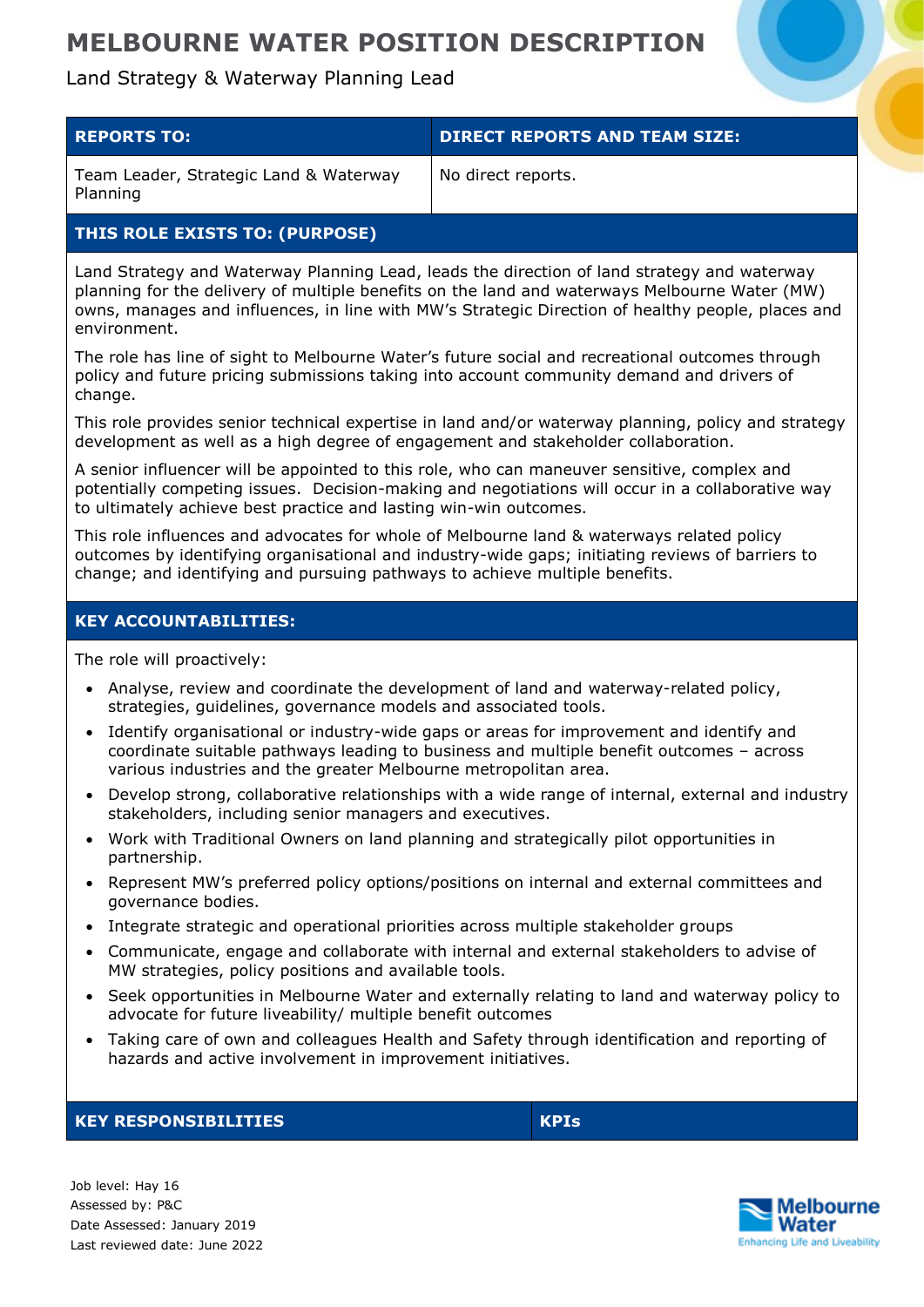Land Strategy & Waterway Planning Lead

|                                                                                                                                                                                                                                                                                                                                                                                                                                                                                                                                                                           | <b>Strategy, Planning &amp; Foresight</b>                                                                                                                                                                  |                        | Encourage innovation, continuous                                                                                                                                                                                                                                                                                                                                             |  |
|---------------------------------------------------------------------------------------------------------------------------------------------------------------------------------------------------------------------------------------------------------------------------------------------------------------------------------------------------------------------------------------------------------------------------------------------------------------------------------------------------------------------------------------------------------------------------|------------------------------------------------------------------------------------------------------------------------------------------------------------------------------------------------------------|------------------------|------------------------------------------------------------------------------------------------------------------------------------------------------------------------------------------------------------------------------------------------------------------------------------------------------------------------------------------------------------------------------|--|
| Works collaboratively to understand current practices,<br>risks and opportunities, and develop best practice<br>policy positions and supporting tools to ultimately<br>achieve enhanced multiple benefits across the greater<br>Melbourne metropolitan area.<br>Initiate, develop and/or review internal and external<br>strategy, policy, frameworks, guidelines, tools and<br>governance models for all land and waterway planning<br>services across MW.<br>Provide guidance and advice on the interpretation of<br>$\bullet$<br>land strategy, policy and frameworks. |                                                                                                                                                                                                            | $\bullet$<br>$\bullet$ | improvement and integration in land<br>and waterway strategic planning.<br>Identify land and waterway-related<br>research requirements to achieve<br>continuous improvement outcomes<br>and project manage as required.<br>Identified project objectives are<br>implemented.<br>Achieve a broad understanding<br>across MW land policy, frameworks,<br>tools and guidelines. |  |
| <b>Relationship Management</b>                                                                                                                                                                                                                                                                                                                                                                                                                                                                                                                                            |                                                                                                                                                                                                            | $\bullet$              | Build and maintain strategic                                                                                                                                                                                                                                                                                                                                                 |  |
|                                                                                                                                                                                                                                                                                                                                                                                                                                                                                                                                                                           | Develop strong, collaborative relationships with a<br>wide range of internal, external and industry<br>stakeholders, including senior managers and<br>executives.<br>Represent MW on external bodies (i.e. | $\bullet$              | relationships with internal and<br>external stakeholders.                                                                                                                                                                                                                                                                                                                    |  |
|                                                                                                                                                                                                                                                                                                                                                                                                                                                                                                                                                                           | governance/steering groups).                                                                                                                                                                               |                        |                                                                                                                                                                                                                                                                                                                                                                              |  |
|                                                                                                                                                                                                                                                                                                                                                                                                                                                                                                                                                                           | <b>Communication &amp; Influencing</b>                                                                                                                                                                     | $\bullet$              | MW positions are documented in<br>written submissions to key<br>external documents.<br>Land and waterway strategic<br>positions are documented in<br>submissions to internal                                                                                                                                                                                                 |  |
|                                                                                                                                                                                                                                                                                                                                                                                                                                                                                                                                                                           | Communicate, engage and influence internal and<br>external stakeholders to advise of existing and or<br>updates to MW land and waterway services,<br>policy, positions and tools.                          |                        |                                                                                                                                                                                                                                                                                                                                                                              |  |
|                                                                                                                                                                                                                                                                                                                                                                                                                                                                                                                                                                           | Coordinate processes that aid MW to reach<br>internal policy positions and subsequently<br>influence relevant external stakeholders such as<br>state government, local government and key                  |                        | documents, referrals and<br>frameworks.<br>Strong, positive relationships are                                                                                                                                                                                                                                                                                                |  |
|                                                                                                                                                                                                                                                                                                                                                                                                                                                                                                                                                                           | agencies to embrace these.<br>Review, update and improve key MW land and<br>waterway strategies, policies and decision<br>making frameworks that affect the way MW<br>owns, manages and influences land.   |                        | formed with VPA, DELWP, Parks<br>Victoria, Local Government and<br>other agencies.                                                                                                                                                                                                                                                                                           |  |
| <b>Financial &amp; Project Management</b>                                                                                                                                                                                                                                                                                                                                                                                                                                                                                                                                 |                                                                                                                                                                                                            | $\bullet$              | Achieve financial L&CP annual                                                                                                                                                                                                                                                                                                                                                |  |
| Achieve and assist with shaping MW Business Plan<br>and the Land & Collaborative Planning (L&CP)<br>team's financial goals and targets.                                                                                                                                                                                                                                                                                                                                                                                                                                   |                                                                                                                                                                                                            | $\bullet$              | targets<br>Achieve MW business plan<br>and<br>financial targets.                                                                                                                                                                                                                                                                                                             |  |
|                                                                                                                                                                                                                                                                                                                                                                                                                                                                                                                                                                           | Manage the portfolio's OPEX budget effectively and<br>prudently.                                                                                                                                           |                        | Agreed land and waterway metrics<br>are achieved.                                                                                                                                                                                                                                                                                                                            |  |
|                                                                                                                                                                                                                                                                                                                                                                                                                                                                                                                                                                           | Assess, monitor, measure and evaluate the land and<br>waterway services our land assets provide to our<br>customers and the broader community.                                                             |                        | Measurable social outcomes<br>are<br>achieved.                                                                                                                                                                                                                                                                                                                               |  |
|                                                                                                                                                                                                                                                                                                                                                                                                                                                                                                                                                                           | Identify and overcome competing triple bottom line<br>objectives in a collaborative way to achieve win-win<br>outcomes.                                                                                    |                        |                                                                                                                                                                                                                                                                                                                                                                              |  |

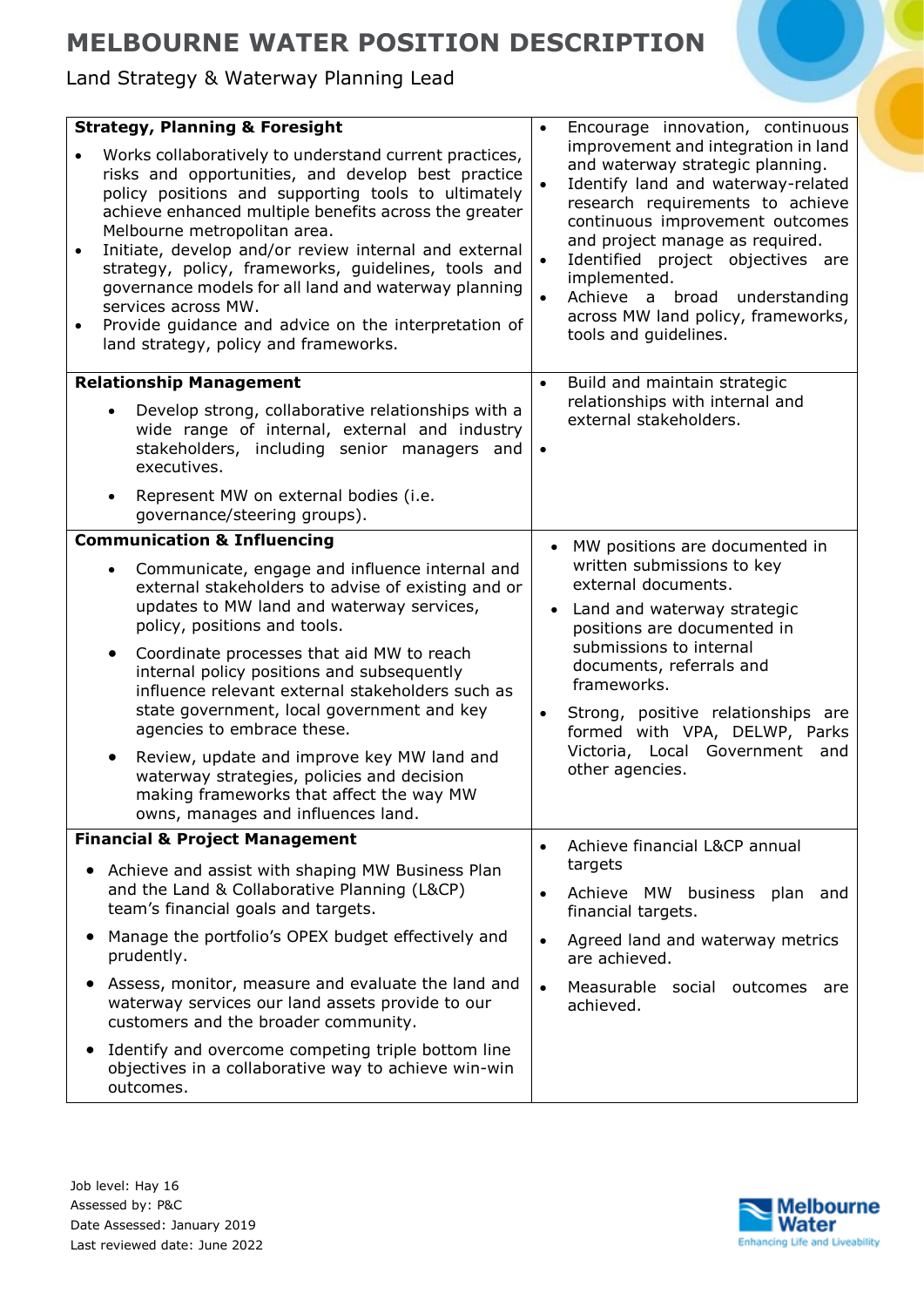## Land Strategy & Waterway Planning Lead

### **SKILLS, KNOWLEDGE AND EXPERIENCE REQUIRED:**

This role requires demonstrated leadership qualities, with solid advocacy, influencing, interpersonal and relationship building skills, including:

#### **Leadership**

- Ability to pro-actively influence decision-making processes; with highly developed interpersonal, verbal and written communication skills
- Self-starter who takes accountability for identification of gaps, risks and barriers, and to consistently initiate and drive opportunities for improvement.
- Ability to address complex, multi-faceted problems and develop innovative and integrated solutions within challenging, sensitive or complex environments.
- Ability to manage and/or coach project team members with competing tasks, resources and priorities across cross-functional teams.

#### **Collaboration & Influencing Skills**

- Emotionally intelligent, with the ability to build formal and informal collaborative relationships with internal and external stakeholders at all levels.
- Ability to engage with and understand the needs and concerns of stakeholders and customers, adjust own approach and create consensus.
- A politically astute, strategic thinker, able to solve complex problems and align concepts and people to develop integrated outcomes.
- Ability to persuade and motivate team work, cross-functional collaboration, shared understanding and buy-in across the business to achieve positive land and waterway strategic outcomes for the broader community.

#### **Technical**

- Demonstrated experience in initiating, facilitating and developing planning and executing services, policy, frameworks and governance models to achieve strategic land and/or waterway planning outcomes, particularly as relates to multiple benefit and liveability outcomes.
- Delivery and achievement focus, with strong program development, project management and organisational skills.
- Awareness of commercial and budget consequences of decision making.

#### **Behavioral**

- Pursues team goals and customer orientation with enthusiasm and in a professional manner; represents MW values, particularly integrity.
- Supports a healthy, safe and supportive work environment.

#### **KEY RELATIONSHIPS:**